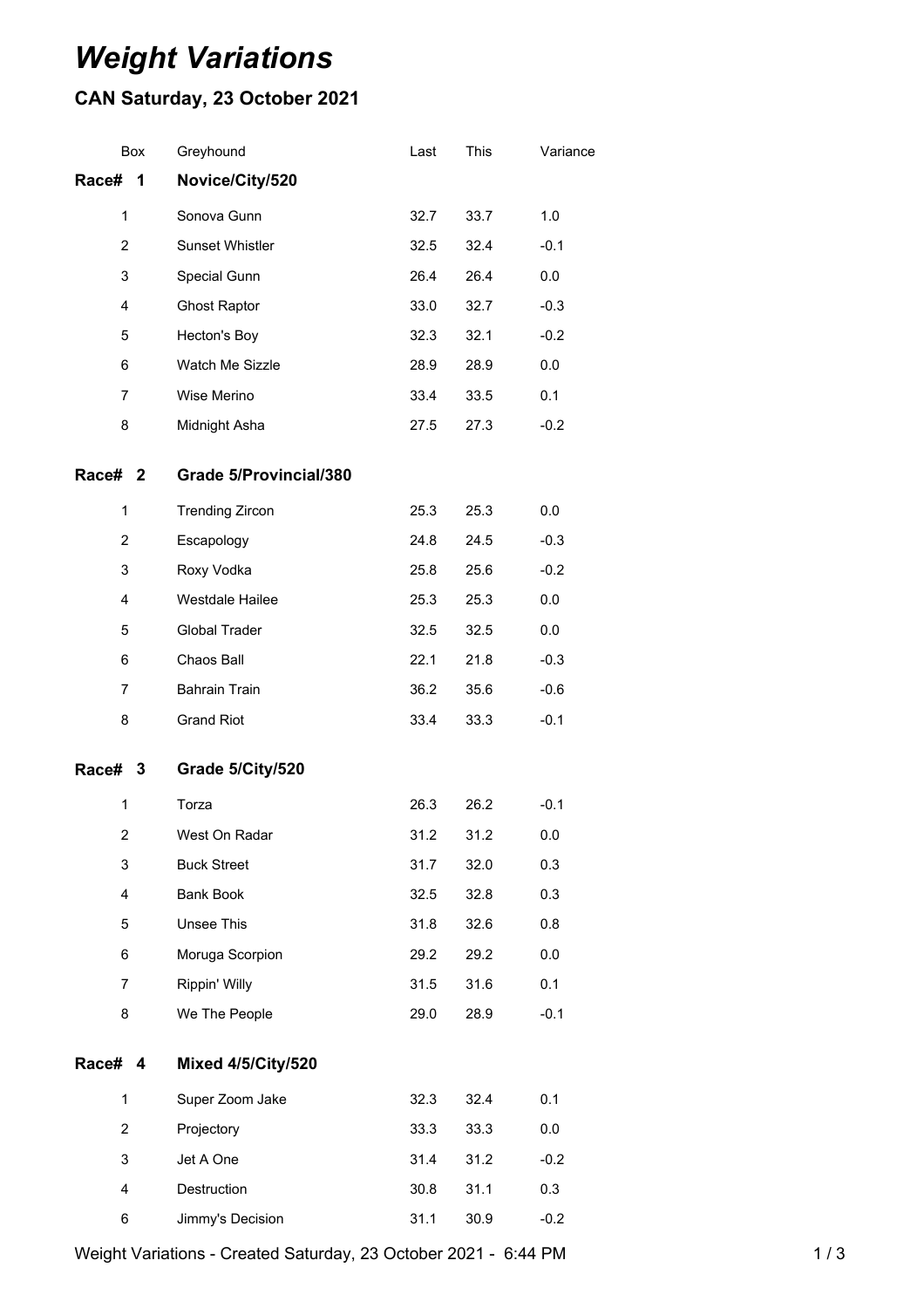## **CAN Saturday, 23 October 2021**

|                | Box                                     | Greyhound                          | Last | This | Variance |  |  |
|----------------|-----------------------------------------|------------------------------------|------|------|----------|--|--|
| 7              |                                         | Jackson County                     | 33.3 | 33.2 | $-0.1$   |  |  |
| 8              |                                         | Owl Jai                            | 30.9 | 30.9 | 0.0      |  |  |
| Race# 5        | All Stars Sprint (G2) (Final)/City/520  |                                    |      |      |          |  |  |
| 1              |                                         | Fire Cloud                         | 31.9 | 31.8 | $-0.1$   |  |  |
| $\overline{c}$ |                                         | <b>Brazil Monelli</b>              | 35.6 | 35.5 | $-0.1$   |  |  |
| 3              |                                         | Vice Grip                          | 33.7 | 33.6 | $-0.1$   |  |  |
| $\overline{4}$ |                                         | Momentum                           | 32.6 | 32.5 | $-0.1$   |  |  |
| 5              |                                         | Mambo Monelli                      | 30.6 | 30.3 | $-0.3$   |  |  |
| 6              |                                         | Stargazer                          | 32.9 | 32.8 | $-0.1$   |  |  |
| 7              |                                         | Sir Monty                          | 31.3 | 31.3 | 0.0      |  |  |
| 8              |                                         | <b>Sunset Toxic</b>                | 31.9 | 31.7 | $-0.2$   |  |  |
| Race#          | 6                                       | Free For All/City/715              |      |      |          |  |  |
| $\mathbf{1}$   |                                         | Kelly's Entity                     | 27.7 | 27.5 | $-0.2$   |  |  |
| 2              |                                         | Jett's Cracker                     | 29.6 | 29.5 | $-0.1$   |  |  |
| $\overline{4}$ |                                         | Wicked Rhythm                      | 25.5 | 25.5 | 0.0      |  |  |
| 5              |                                         | Casus Belli                        | 35.7 | 35.6 | $-0.1$   |  |  |
| 7              |                                         | Lakeview Lilly                     | 27.4 | 27.3 | $-0.1$   |  |  |
| 8              |                                         | Joni Keeping                       | 27.8 | 27.7 | $-0.1$   |  |  |
| Race#          | 7                                       | Grade 5 Series (Heat)/City/600 (1) |      |      |          |  |  |
| 1              |                                         | Poppy Passion                      | 28.4 | 28.4 | 0.0      |  |  |
| 2              |                                         | West On Mia                        | 25.6 | 25.5 | $-0.1$   |  |  |
| 3              |                                         | Westrock Outlaw                    | 32.3 | 32.3 | 0.0      |  |  |
| 4              |                                         | Myrtle Monelli                     | 25.8 | 25.5 | $-0.3$   |  |  |
| 6              |                                         | Rhonda Lily                        | 26.3 | 26.8 | 0.5      |  |  |
| 7              |                                         | Historic Time                      | 35.2 | 35.2 | 0.0      |  |  |
| 8              |                                         | Shirakaba                          | 24.8 | 24.7 | $-0.1$   |  |  |
| Race#          | Grade 5 Series (Heat)/City/600 (2)<br>8 |                                    |      |      |          |  |  |
| 1              |                                         | Sam Malone                         | 34.3 | 34.0 | $-0.3$   |  |  |
| $\overline{c}$ |                                         | Jump Into Action                   | 32.1 | 31.9 | $-0.2$   |  |  |
| 3              |                                         | Van Buren                          | 33.9 | 33.8 | $-0.1$   |  |  |
| $\overline{4}$ |                                         | <b>Sticker Sparkles</b>            | 34.7 | 34.6 | $-0.1$   |  |  |
| 6              |                                         | Pilbara                            | 31.4 | 31.5 | 0.1      |  |  |
|                |                                         |                                    |      |      |          |  |  |

 Weblec Bloom 27.0 26.8 -0.2 Wooden Fingers 32.7 32.9 0.2